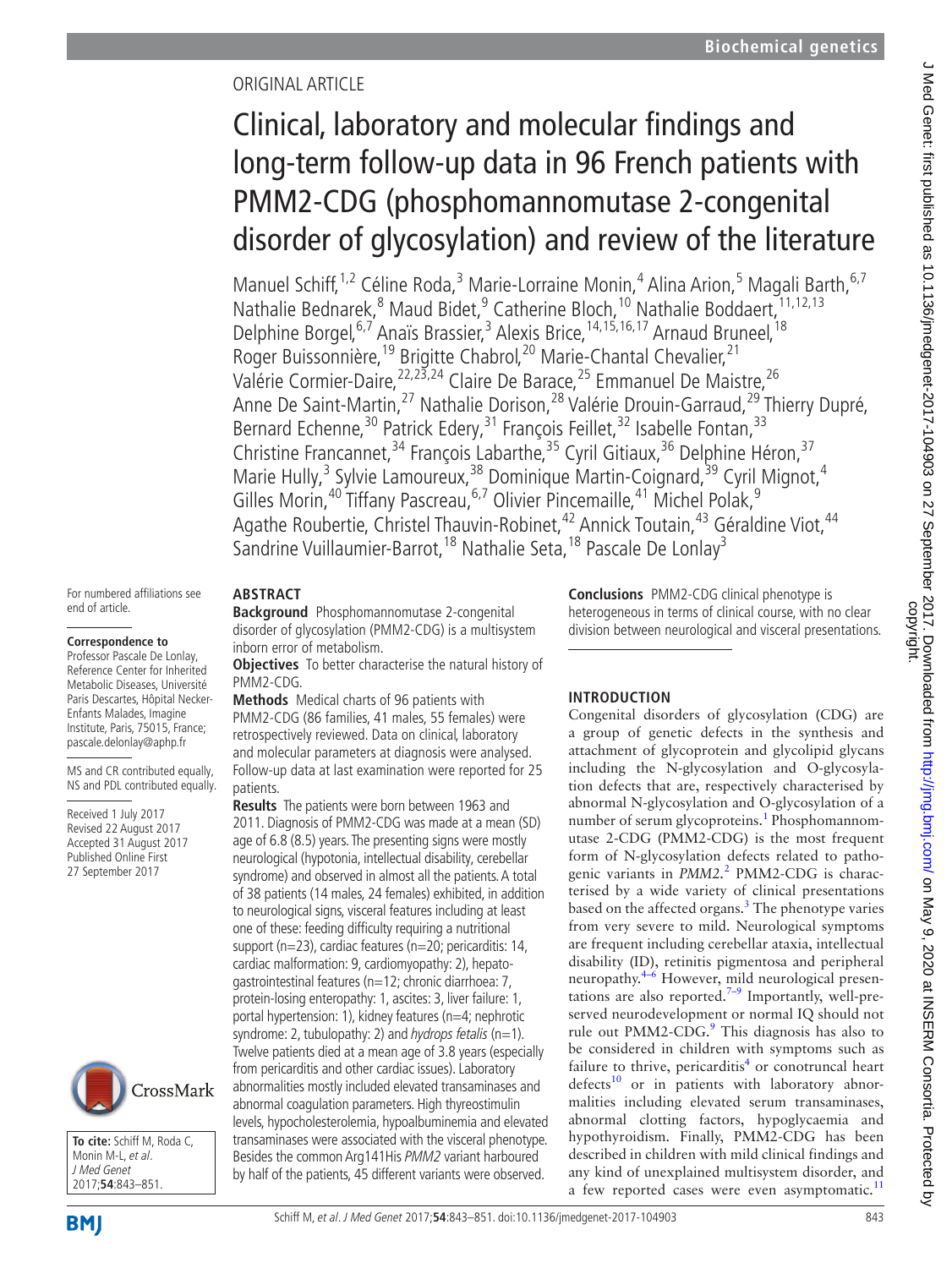This heterogeneous phenotype may also mimic other inborn errors of metabolism, particularly mitochondrial diseases.<sup>[12](#page-7-8)</sup> Screening is based on abnormal glycosylation of serum N-glycoproteins, especially transferrin. Definitive diagnosis is to be confirmed by molecular analysis (*PMM2* sequencing). However, late diagnosis can also occur due to uncertain results of these screening tests such as mild transferrin abnormalities or even negative screening.<sup>[13 14](#page-7-9)</sup>

Initial clinical descriptions of patients with PMM2-CDG, mostly reported in the late 1990s to early 2000s included only a small number of patients. In 2001, we reported the clinical and laboratory findings of 26 patients with PMM2-CDG and proposed a classification into an isolated neurological form and a neuro-visceral form strongly related with clinical severity. However, since 2001, most publications showed more complex ties between neurological and visceral symptoms, notably patients with mild ID despite significant multiorgan abnormalities.<sup>15</sup> Moreover, numerous patients with PMM2-CDG have been described surviving into adulthood.<sup>6 16</sup> Some of them are already in their 60s and exhibit a relatively milder phenotype than anticipated, based on the first early lethality descriptions in childhood.<sup>[16](#page-7-12)</sup>

To better delineate the range of clinical presentation and longterm outcomes of patients with PMM2-CDG, we analysed clinical, laboratory, molecular and follow-up data of a large cohort of patients retrospectively reviewed over two decades.

#### **Methods**

#### **Population**

Inclusion criteria of patients with PMM2-CDG diagnosed in France were an abnormal CDG-I glycosylation pattern of serum glycoproteins identified by western blotting assay, $17$  a decreased cytosolic PMM activity in either blood mononucleated leukocytes or cultured skin fibroblasts and the presence of variants in *PMM2*. Pathogenic variants in the *PMM2* gene were identified in the affected individual as previously reported,<sup>[4](#page-7-3)</sup> and Sanger sequencing showed that the parents were heterozygous for either variant. All of them were either known pathogenic variants (reported previously or proved to be pathogenic by functional studies) or variants predicted as pathogenic by several prediction programmes.[18](#page-8-1) Moreover, clinical data for diagnosed patients were to be available for inclusion of the patients in this study. Ten patients for whom clinical data were missing were excluded. Adult patients described in a previous series were included.<sup>[16](#page-7-12)</sup>

#### **Data collection**

The medical data were retrospectively obtained in 2012–2013 from medical reports including physical examination, nutritional parameters, organs and neuropsychological testing and drug treatments. Each clinical data and laboratory data at diagnosis and at the last consultation during the follow-up were collected.

Besides antenatal signs, clinical symptoms included neurological and visceral features. Visceral signs were feeding difficulty requiring a nutritional support (enteral tube, gastrostomy), cardiac features (pericarditis, cardiomyopathy, cardiac malformation), hepato-gastrointestinal (GI) symptoms (chronic diarrhoea, protein-losing enteropathy, ascites, liver failure, portal hypertension), kidney (nephrotic syndrome, proximal tubulopathy) and *hydrops fetalis*. Patients with at least one of these visceral features were grouped into the 'visceral' group. Patients with none of these visceral signs were grouped in the 'non-visceral group'. Hepatomegaly, fibrosis and cirrhosis could not be included among the visceral signs as not all patients required liver biopsy/liver ultrasounds. Also, vomiting was not included as it could be due to gastro-oesophageal reflux. Sensorineural issues (eg, deafness and retinal finding) and endocrine manifestations were separately reported.

Neurological signs included hypotonia, cerebellar ataxia, psychomotor retardation and ID (IQ<70). Neurocognitive evaluation using standardised psychological tests according to patient age (developmental quotient by Brunet-Lézine test, IQ by the WPPSI-R (Wechsler Preschool and Primary Scale of Intelligence); WISC-III and WISC-IV (Wechsler Intelligence Scale for Children)) was performed. The other criteria for neurological outcome were patient's schooling classified as normal with normal academic achievement for age, in remedial classes or institutional education when patient had minor handicap and absence of school in the presence of severe ID. For adults, socio-professional integration and autonomy were investigated.

#### **Statistical analysis**

Descriptive statistics such as range (minimum–maximum, min– max), median with 25th and 75th percentiles, mean with SD and frequency were used to summarise patient characteristics. The relationship between phenotypes and genotypes were assessed, and the intrafamilial heterogeneity was studied. Trends over time of clinical signs were also examined. Fisher's exact and  $\chi^2$  tests were performed to examine the relationship between categorical variables. Continuous levels across categories were compared using Kruskal-Wallis test. Laboratory abnormalities during the follow-up were studied using Wilcoxon signed-rank tests.

Statistical analyses were performed with STATA (release 11; Stata).

# **Results**

## **Study population**

[Table](#page-1-0) 1 shows the main characteristics of the study population. Ninety-six French patients (from 86 unrelated families, 41 boys

<span id="page-1-0"></span>

| <b>Table 1</b> Characteristics of the study population: 96 patients with<br>PMM2-CDG |                      |  |  |
|--------------------------------------------------------------------------------------|----------------------|--|--|
| Characteristic                                                                       | $n$ (%) or mean (SD) |  |  |
| Sex $(n=96)$                                                                         |                      |  |  |
| Female                                                                               | 55 (57.3)            |  |  |
| Male                                                                                 | 41 (42.7)            |  |  |
| <b>Birth parameters</b>                                                              |                      |  |  |
| Weight (g) $(n=70)$                                                                  | 3076.7 (517.4)       |  |  |
| Height (cm) (n=63)                                                                   | 48.6 (2.8)           |  |  |
| Head circumference (cm) (n=54)                                                       | 34.6(3.0)            |  |  |
| Diagnostic age (years) (n=92)                                                        | 6.8(8.5)             |  |  |
| Age at last examination (years) (n=94)                                               | 12.0 (10.0)          |  |  |
| Living place (n=75)                                                                  |                      |  |  |
| Family house                                                                         | 44 (58.7)            |  |  |
| Institution                                                                          | 7(9.3)               |  |  |
| Family house and institution                                                         | 23 (30.7)            |  |  |
| Other                                                                                | 1(1.3)               |  |  |
| Schooling (n=75)                                                                     |                      |  |  |
| Normal                                                                               | 13 (17.3)            |  |  |
| Adapted                                                                              | 34 (45.4)            |  |  |
| Not attending school                                                                 | 19 (25.3)            |  |  |
| Not applicable (too young)                                                           | 9(12.0)              |  |  |
| Death (n=78)                                                                         | 12 (15.4)            |  |  |
| Values are frequencies (n, %) or mean (SD).                                          |                      |  |  |

PMM2-CDG, phosphomannomutase 2-congenital disorder of glycosylation.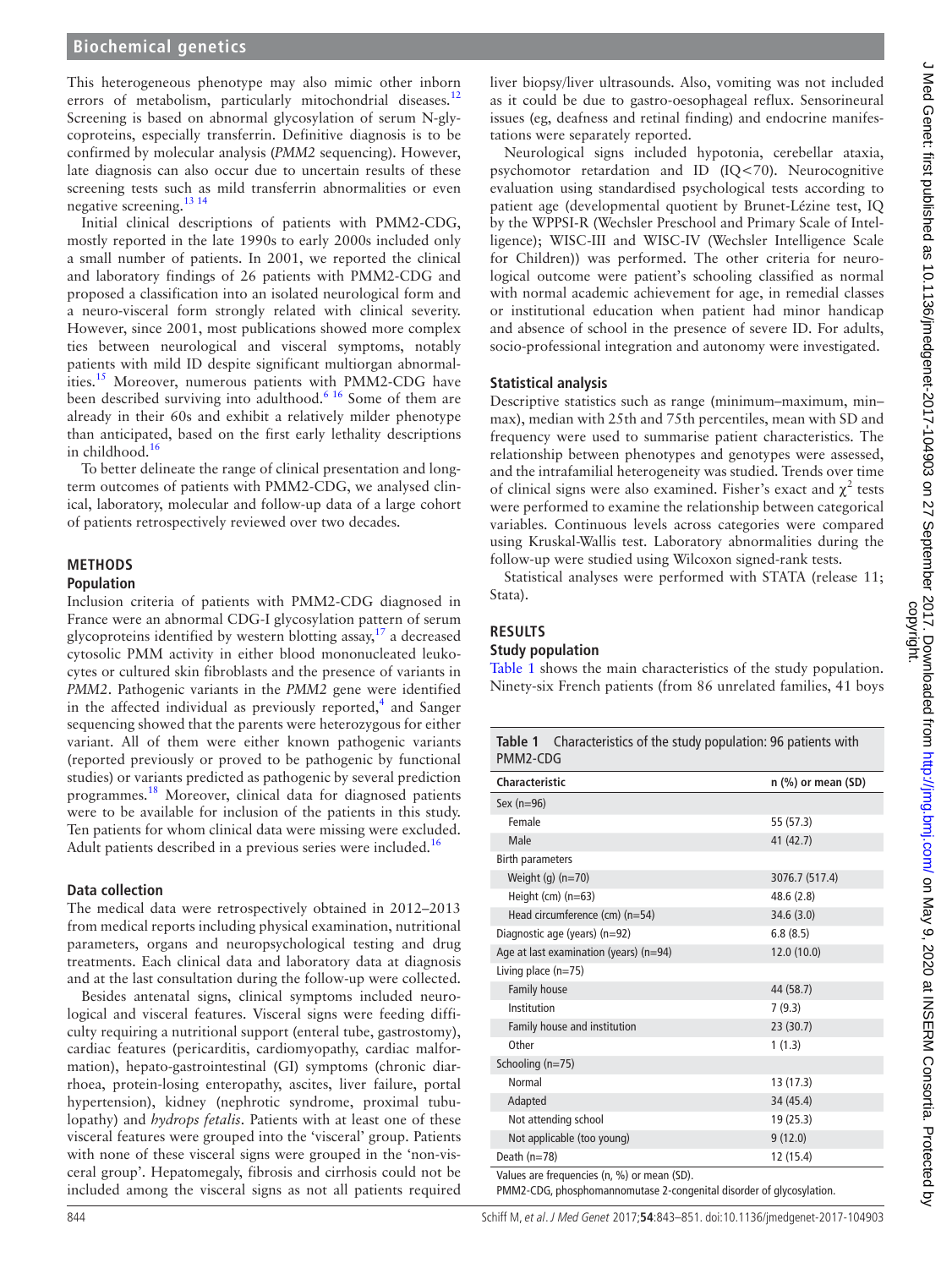

<span id="page-2-0"></span>**Figure 1** Diagnostic age by year of birth of French patients with PMM2-CDG. Bars present medians of diagnostic age, and errors bars the interquartile ranges (25th and 75 percentiles) \*\*\*p<0.001 (p value from Kruskal-Wallis test). PMM2-CDG, phosphomannomutase 2-congenital disorder of glycosylation.

and 55 girls, born between 1963 and 2011) were included in the study. At the last visit, they were 12.0 (10.0) years old on average (min–max: 1month–49 years), and 28 patients (16 girls, 12 boys) were older than 15 years.

Diagnosis of PMM2-CDG was made at a mean (SD) age of 6.8 (8.5) years (min–max: 1day–38 years). Data on presenting symptoms were available for 71 patients. Neurological symptoms were the most common presenting symptoms (reported in 60 patients). Specifically, hypotonia was reported as a presenting sign in 25 patients, developmental delay in 17, cerebellar syndrome in 11 and unspecified neurological signs in 7 patients. As expected, an earlier age at diagnosis was observed after 1997 ([figure](#page-2-0) 1).

About one-third of the patients (36%, n=32/88) were taken care of by a physician from a rehabilitation centre, 64%  $(n=56/88)$  from a reference centre for inherited metabolic diseases (37 of them also from an academic hospital) and none by their family doctor alone. A majority of patients  $(n=59)$  were treated with medication.

Patients needed support in everyday life activities and lived in their families, in addition to rehabilitation centres for one-third of them (34%, n=23/67). While 13 school-aged patients were enrolled in a normal school (mean (SD) age at the last visit: 18.1 (15.7) years), 34 school-aged patients required adapted school training (13.0 (8.0) years) and 19 were out-of-school (13.3 (8.9) years). Only one adult patient (24.9 years, genotype: Cys241Ser/Phe157Ser) had a work without adaptation, three with adaptation (28.8 (2.3) years, genotypes: Cys241Ser/Arg141His, Thr18Ser/c.255+2T-C and Phe113Leu/Arg141His) and five were unemployed (33.5 (13.1) years, Cys9Tyr/Arg141His, Cys9Tyr/Arg141His, Thr237Arg/Arg162Trp, Cys241Ser/Phe157Ser, Cys241S/ Arg141His). Based on the presence of visceral signs, patients were grouped into 'visceral' group and 'non-visceral' group ([table](#page-3-0) 2).

#### **Detailed clinical presentation**

#### Perinatal parameters and growth

*Birth parameters* were mostly in the normal range [\(table](#page-1-0) 1), although pregnancy was reported as abnormal in 19 of 59 cases. Antenatal manifestations, such as conotruncal cardiopathy  $(n=4)$  and inverted nipples  $(n=3)$ , were recorded.

*Failure to thrive* was observed in 42 of 80 patients and more frequently in patients from the visceral group [\(table](#page-3-0) 2).

#### Visceral signs

A total of 38 patients (14 boys, 24 girls) presented at least one visceral symptom. The visceral signs occurred early in life, before 2 years of age in 27 patients. Feeding difficulties (n=23 including enteral tube, gastrostomy feeding), cardiovascular (n=20 including pericarditis, cardiac malformations, cardiomyopathy) and GI issues (n=12 including enteropathy, ascites, liver failure, portal hypertension) were the most frequent signs. The distribution of all visceral signs used in the definition of the visceral group is shown in [figure](#page-4-0) 2. A total of 10 patients exhibited both feeding difficulties and cardiac issues.

#### Additional non-specific signs

Recurrent *vomiting* and *hepatomegaly* were reported in 16 and 19 patients, respectively. Liver biopsy revealed steatosis, fibrosis and cirrhosis: steatosis was observed in nine patients including six from the visceral group, fibrosis and cirrhosis in six patients including four from the visceral group.

#### Morphological signs and skin abnormalities

*Dysmorphic symptoms* were noted in 55 patients, including prominent forehead, large ears and up-slanting palpebral fissures. *Skin abnormalities*, mostly orange peel skin, inverted nipples and fat pads, were noted in early infancy in 61 patients.

#### Endocrine involvement (other than thyroid)

Ovarian dysplasia was observed in 8 females aged 17.4 (6.6) years on average, while ovarian insufficiency was observed in 17 girls (17.1 (4.9) years). Spontaneous menstruation was only documented in one female patient. Hormonal substitution therapy with natural oestrogen estradiol was used in 14 female patients. Micropenis was documented in two boys younger than 2 years of age.

#### Sensorineural involvement

S*ensorineural deafness* was noted in four patients (information available for 25 patients), all in the visceral group. The average age at diagnosis of sensorineural deafness was 9.4 (12.2) months (min–max: 1–27.3 months). *Ophthalmological abnormalities* were frequently reported in 86 patients aged 6.6 (7.2) years on average, including strabismus (n=80), retinitis pigmentosa  $(n=20)$ , nystagmus  $(n=15)$ , astigmatism  $(n=14)$  and myopia  $(n=14)$ . Only one patient had normal retinal findings at the first visit (4 months of age) and exhibited a retinopathy at the second visit at the age of 14.7 years. Rare findings were optic atrophy  $(n=2)$  and coloboma  $(n=1)$ .

#### Skeletal involvement

*Skeletal abnormalities* were reported in 68 patients, not only kyphosis and scoliosis ( $n=40$ ) but also osteopenia ( $n=16$ ), joint hyperlaxity (n=17) and thorax deformation (n=17), at 7.1 (6.7) years on average. More than half of the patients exhibited skeletal abnormality before the age of 6 years (median age: 4.8 years).

#### Neurological involvement

Data on motor involvement were available for 92 of the 96 patients. All of these 92 patients had motor involvement: axial hypotonia in 65 patients and cerebellar ataxia in 76 patients. Cognitive issues were reported in 89 patients. ID was observed in 36 patients (data available for 39 patients). Normal language was reported in 10 patients, while 14 were able to read. Twelve patients were able to walk before the age of 2 years, and 22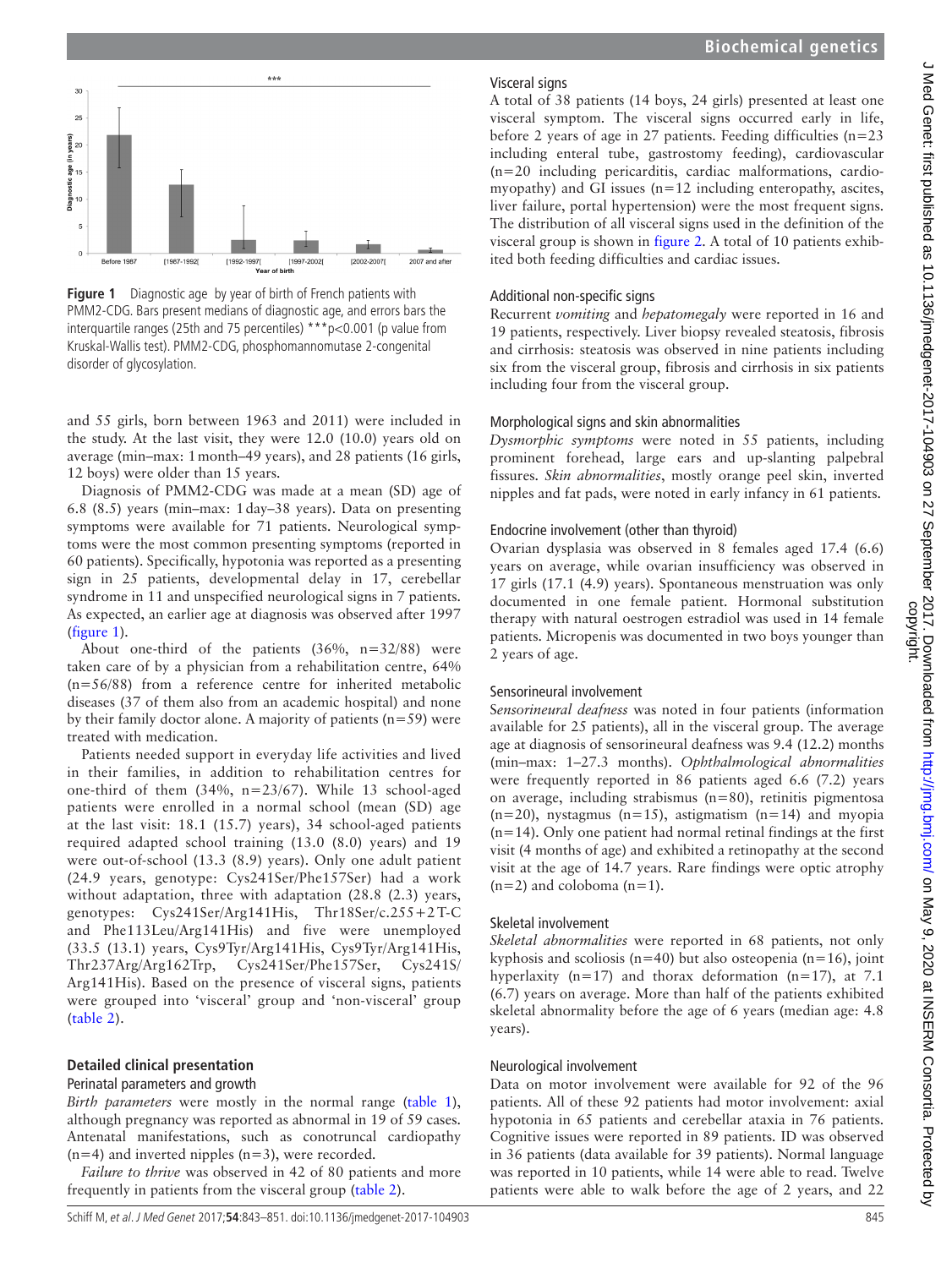<span id="page-3-0"></span>

| Clinical and laboratory findings in all patients and by group (visceral vs non-visceral)*<br>Table 2 |                        |                          |                              |  |
|------------------------------------------------------------------------------------------------------|------------------------|--------------------------|------------------------------|--|
|                                                                                                      | All patients<br>$n=96$ | Visceral group<br>$n=38$ | Non-visceral group<br>$n=58$ |  |
| Characteristic (n=number of patients with available data)                                            | n (%)                  | $n$ (%)                  | $n$ (%)                      |  |
| Failure to thrive $(n=80)$ <sup>+</sup>                                                              | 42 (52.5)              | 24 (75.0)                | 18 (37.5)                    |  |
| Dysmorphic symptoms (n=62)                                                                           | 55 (88.7)              | 22 (95.7)                | 33 (84.6)                    |  |
| Motor involvement (n=92)                                                                             | 92 (100)               | 36 (100)                 | 56 (100)                     |  |
| Axial hypotonia (n=76)                                                                               | 65 (85.5)              | 32 (94.1)                | 33 (78.6)                    |  |
| Lower limb hypotonia (n=47)                                                                          | 35 (74.5)              | 16 (80.0)                | 19 (70.4)                    |  |
| Ataxia (n=60)                                                                                        | 58 (96.7)              | 18 (100)                 | 40 (95.2)                    |  |
| Cerebellar syndrome (n=78)                                                                           | 76 (97.4)              | 25 (96.2)                | 51(98.1)                     |  |
| Epilepsy (n=67)                                                                                      | 32 (47.8)              | 16 (59.3)                | 16(40.0)                     |  |
| Stroke-like episodes (n=24)                                                                          | 12(50.0)               | 6(54.6)                  | 6(46.2)                      |  |
| Demyelinating neuropathy (n=12)                                                                      | 7(58.3)                | 4(66.7)                  | 3(42.9)                      |  |
| Axonal neuropathy (n=11)                                                                             | 3(27.3)                | 1(20.0)                  | 2(33.3)                      |  |
| Cognitive issues (n=96)t                                                                             | 89 (92.7)              | 32 (84.2)                | 57 (98.3)                    |  |
| Normal development of speech and language skills (n=70)                                              | 10(14.3)               | 2(9.1)                   | 8(16.7)                      |  |
| Counting (n=32) <sup>+</sup>                                                                         | 12 (37.5)              | 1(8.3)                   | 11 (55.0)                    |  |
| Reading (n=39)t                                                                                      | 14 (35.9)              | 2(14.3)                  | 12(48.0)                     |  |
| Walking autonomously before 2 years (n=75)                                                           | 12(16.0)               | 2(8.0)                   | 10(20.0)                     |  |
| Walking autonomously before 10 years (n=49)t                                                         | 22 (44.9)              | 4(22.2)                  | 18(58.1)                     |  |
| Hearing $(n=27)$                                                                                     | 7(25.9)                | 5(50.0)                  | 2(11.8)                      |  |
| Sensorineural deafness (n=25)t                                                                       | 4(16.0)                | 4(44.4)                  | 0(0)                         |  |
| Eye involvement (n=88)                                                                               | 86 (97.7)              | 31 (96.9)                | 55 (98.2)                    |  |
| Strabismus (n=84)                                                                                    | 80 (95.2)              | 28 (93.3)                | 52 (96.3)                    |  |
| Retinitis pigmentosa (n=41)                                                                          | 20 (48.8)              | 9(52.9)                  | 11(45.8)                     |  |
| Nystagmus (n=17)                                                                                     | 15 (88.2)              | 5(83.3)                  | 10 (90.9)                    |  |
| Astigmatism (n=21)                                                                                   | 14 (66.7)              | 5(62.5)                  | 9(69.2)                      |  |
| Myopia (n=22)                                                                                        | 14(63.6)               | 3(42.9)                  | 11(73.3)                     |  |
| Optic atrophy (n=21)                                                                                 | 2(9.5)                 | 1(9.1)                   | 1(10.0)                      |  |
| Coloboma (n=27)                                                                                      | 1(3.7)                 | 0(0)                     | 1(6.3)                       |  |
| Bone involvement (n=78)                                                                              | 68 (87.2)              | 28 (93.3)                | 40 (83.3)                    |  |
| Kyphosis and scoliosis (n=57)                                                                        | 40 (70.2)              | 19 (82.6)                | 21 (61.8)                    |  |
| Osteopenia (n=29)                                                                                    | 16 (55.2)              | 9(75.0)                  | 7(41.2)                      |  |
| Articular hyperlaxity (n=27)                                                                         | 17(63.0)               | 4(66.7)                  | 13(61.9)                     |  |
| Thorax deformation (n=34)                                                                            | 17 (50.0)              | 10 (76.9)                | 7(33.3)                      |  |
| Laboratory results‡                                                                                  |                        |                          |                              |  |
| Albumin levels<35 g/L (n=42)t                                                                        | 12 (28.6)              | 8(40.0)                  | 4(18.2)                      |  |
| Cholesterol levels<4 mmol/L (n=46)t                                                                  | 34 (73.9)              | 16 (88.9)                | 18 (64.3)                    |  |
| Alanine aminotransferase>50 U/L (n=58)+                                                              | 25 (43.1)              | 16(66.7)                 | 9(26.5)                      |  |
| Prothrombin time>80% (n=61)                                                                          | 47 (77.1)              | 21 (75.0)                | 26 (78.8)                    |  |
| Antithrombin<50% (n=39)t                                                                             | 13 (33.3)              | 8(61.5)                  | 5(19.2)                      |  |
| Protein C<50% (n=44)t                                                                                | 14(31.8)               | 9(64.3)                  | 5(16.7)                      |  |
| Protein S<50% (n=37)                                                                                 | 2(5.4)                 | 1(10.0)                  | 1(3.7)                       |  |
| Thyreostimulin>5 mU/L (n=45)t                                                                        | 4(8.9)                 | 4(25.0)                  | $\pmb{0}$                    |  |

The number of observations per characteristic is reported next to the item considered (first column). All other values are frequencies (%). Between brackets are the percentages of patients out of the number of available data (second, third and fourth columns). For instance, data on failure to thrive were available for 80 patients, and 42 out of 80 patients had a failure to thrive (ie, 52.5%).

\*Detailed visceral signs are reported in [figure 2](#page-4-0).

 $tp$ <0.05 (p value from  $\chi^2$  test or Fisher's exact test to test for a statistically significant relation between the item of interest and visceral/non-visceral group).

‡Laboratory parameters recorded at diagnostic visit.

n, number of observations.

before the age of 10 years. Sixteen patients were autonomous for dressing and holding a pencil.

*Brain MRI abnormalities* were observed in all patients for whom a brain MRI had been performed  $(n=80)$ . These patients aged from 14 days to 31 years and exhibited: cerebellar atrophy  $(n=77)$ , cerebral atrophy  $(n=8)$  and rarely white matter hyperintensities (n=4). Electromyogram data were reported in 23 patients (mean age: 5.2 (6.1) years; min–max: 27 days–24

years), abnormalities were observed in 16 patients, demyelinating neuropathy in 7 patients, axonal neuropathy in 3 and other abnormalities in 6 patients.

*Epilepsy* was noted in 32 patients and tended to be more frequent in patients with visceral signs ( $\chi^2$  test, p=0.122). Epilepsy occurred at a mean age of 2.7 (3.3) years. Twenty-six patients were on anticonvulsant therapy. Epilepsy was deemed as well controlled by treatment in 16 patients (available information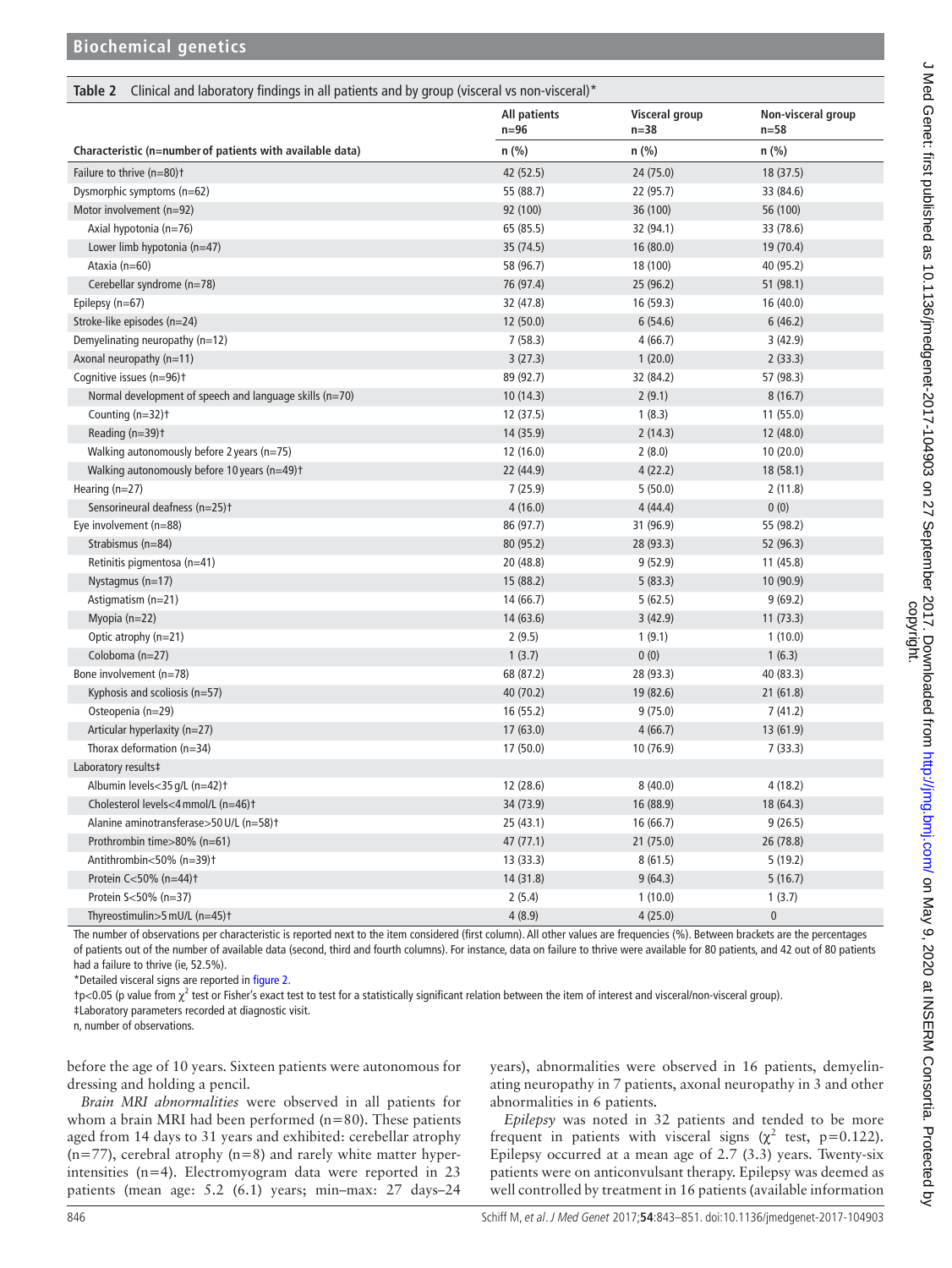

<span id="page-4-0"></span>**Figure 2** Distribution of the visceral signs used in the definition of the visceral group.

for 19 patients). No patient exhibited more than one seizure per day. One patient exhibited between one seizure per day and one seizure per month. Thirteen patients exhibited less than one seizure per month.

Vascular-related events were noted in 19 patients including 12 stroke-like episodes, 4 cerebral thrombosis and 2 cerebral haemorrhages and a peripheral venous thrombosis in 2 cases (1) patient had both stroke-like episodes and cerebral thrombosis). These episodes were reported at 8.8 (6.6) years on average (min– max: 14 days–22 years). A stroke-like episode was defined as an acute, sudden and usually transient neurological deficit clinically similar to a cerebrovascular accident but with different neuroimaging characteristics. Brain MRI in stroke-like episode usually demonstrates a localised zone with restricted diffusion (cytotoxic oedema) that does not correspond to any artery territory. Strokelike episodes that occurred during fever were significantly linked to seizures as 9 of 12 patients with stroke-like episodes had a concomitant seizure (Fisher's exact test, p=0.009). Patients with vascular-related events had or tended to have lower diagnosis levels of factor XI (median levels of factor XI: 15.5% vs 58.0% in patients without vascular-related events, Kruskal-Wallis test, p=0.002), protein C (35.0% vs 71.5%, p=0.021), protein S (64.0% vs 79.5%, p=0.122) and antithrombin (32.0% vs 65.0%, p=0.074). There was no specific genotype associated with vascular-related events.

Medical records reported information about *rehabilitation* for 62 patients. Eleven patients did not require any rehabilitation and the others needed one  $(n=18)$  to more than three types of rehabilitation (n=9): physical therapy, speech therapy, occupational therapy.

#### **Intrafamilial presentation**

Nine families comprised more than one affected individual: seven with two siblings, one with three siblings and one family with the aunt and the niece.

Intrafamilial clinical homogeneity was generally observed. However, in two non-visceral families, cerebellar ataxia and epilepsy were, respectively, described in only one out of the siblings. In one family with two affected siblings, sensorineural deafness was noted in only one. The severity of visceral signs could also vary within a family.

#### **Follow-up**

Data were collected twice (diagnosis time and last medical visit) in 25 patients (14 patients from the visceral group).

Neurological signs were definitively non-progressive. Conversely, visceral signs could increase or decrease in number or intensity. Nine out of 14 patients with early visceral features continued having them, while these features disappeared in 4 out of 14 patients and appeared in 1 out of 14 patients.

Only one patient changed from no schooling to special education. An increase in the number of types of rehabilitation was reported in three patients.

#### **Laboratory abnormalities**

#### At diagnosis

Laboratory abnormalities were reported but with a great variability in the type and severity. Using data at diagnostic visit, the main results were high liver enzymes in 43.1% of the patients (alanine aminotransferase [ALAT]>50U/L), as well as abnormal coagulation parameters such as low antithrombin (33.3%, antithrombin<50%), protein C  $(31.8\%$ , protein C<50%) and protein S levels (5.4%, protein S<50%). Prothrombin time was normal (>80%) in 77.1% of the patients. Mean (SD) factor IX (available in 37 patients), factor XI (n=44) and factor XII (n=24) were 76.4 (24.0)%, 50.2 (32.4)% and 96.5 (29.7)%, respectively. Factors IX, XI and XII were in the normal range (>70%) for 54.1%, 29.5% and 83.3% of patients, respectively. Mean (SD) cholesterol value (n=46) was 3.4 (1.0) mmol/L, with 73.9% patients for whom values were <4mmol/L (and 21.7% of patients exhibiting cholesterol levels in the normal range: 4–5.2mmol/L). Hypoalbuminemia, high liver enzymes, low antithrombin and protein C levels and hypocholesterolemia were mainly observed in visceral patients ([table](#page-3-0) 2).

Thyroid-related hormone blood levels were available for 45 patients. Among these, four patients (8.9%), all from the visceral group, had high thyreostimulin (TSH) levels (>5mU/L, normal values 0.6–4 mU/L) with free thyroxine (T4) blood levels ranging from 7.0 to 14  $pmol/L$  (normal values 9–15  $pmol/L$ ). Unfortunately, detailed information about replacement therapy with levothyroxine was unavailable at the time of thyroid-related hormone blood measurement with some patients possibly treated and others not.

#### During follow-up

For the patients with measurements at two different time points, no difference in laboratory parameters levels was observed, except for ALAT, factor XI and TSH. ALAT and TSH decreased over time (median (P25–P75) of ALAT: 67 (41–107) vs 40  $(24–51)$  U/L, Wilcoxon signed-rank test,  $p=0.013$ , and TSH: 3.5 (2.5–3.8) vs 1.9 (1.2–2.9) mU/L, p=0.047). Factor XI increased over time (9.5% (7.0%–29.0)% vs 25 (22–63)%, p=0.028).

A child who had normal laboratory results in his routine screening exhibited a stroke-like episode at the time of a fever: at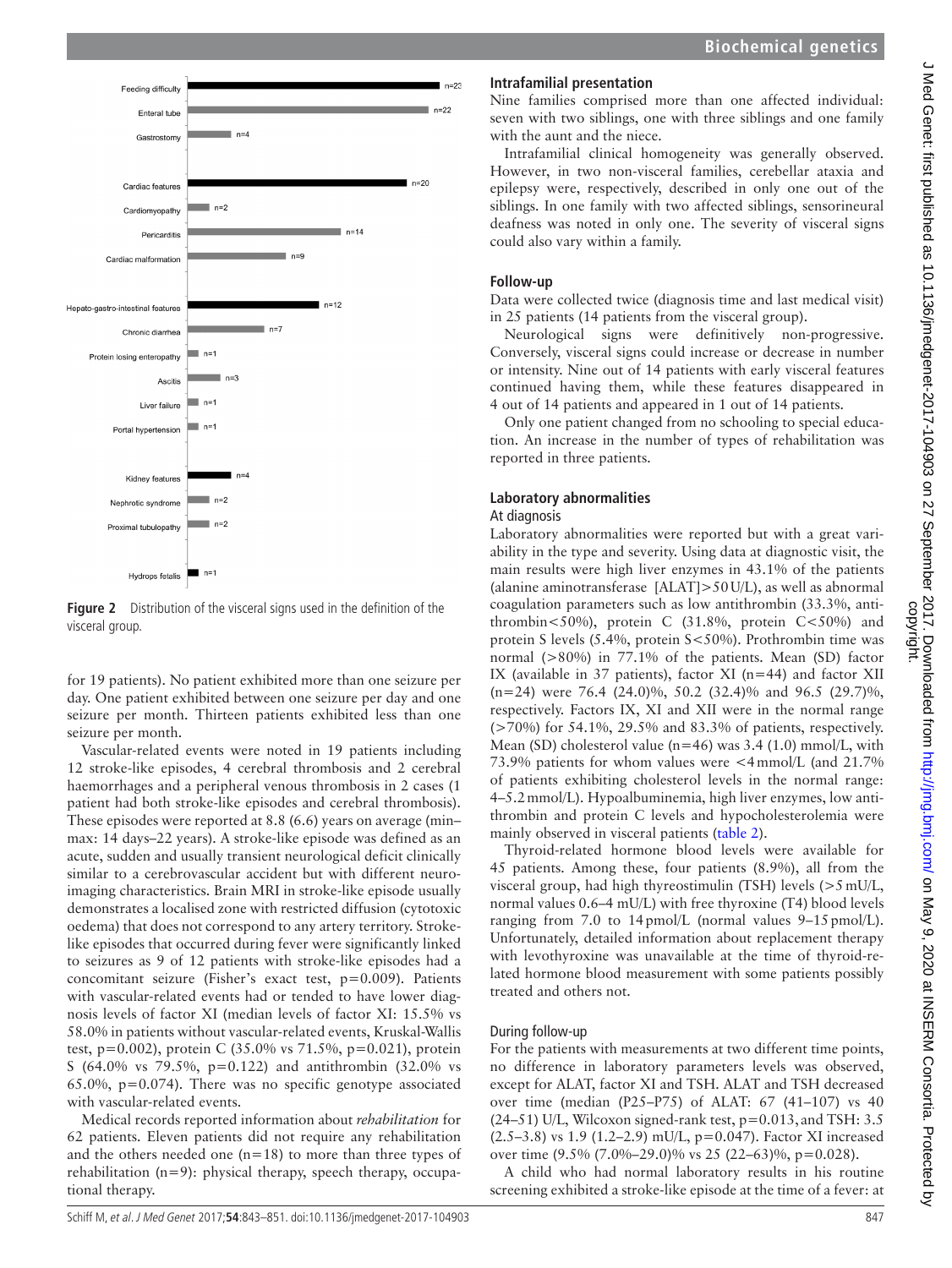that time his laboratory results were mildly altered with increased ALAT and decreased antithrombin (53%) and protein C levels (50%). Factors XI and IX were 70% and 90%, respectively.

#### **Molecular findings**

A great genetic heterogeneity was observed: 46 different *PMM2* pathogenic variants were identified including a majority of heterozygous (only two homozygous variants: Asp65Tyr and Leu32Arg). These variants were mostly missense (93%) and scattered throughout the gene. As expected, the Arg141His variant was the most frequent (present in half of the families), and the second frequent variant was Glu139Lys, but to a far lesser extent (in nine families only). The remaining variants were therefore rarely identified, hampering genotype–phenotype correlation.

Relationship between visceral and non-visceral groups and genotype was seldom observed. Patients with genotype Arg141His/Val129Met (three out of three patients), Arg141His/ Cys9Tyr (two out of two patients) and Arg141His/Val231Met (three out of four patients) could be affiliated to the visceral group, whereas patients with genotype Arg141His/Ala108Val (four out of four patients), Arg141His/Gly214Ser (two out of two patients) and Arg141His/Cys241Ser (three out of four patients) could be affiliated to the non-visceral group.

#### **Death**

The death of 12 patients was reported, at a mean age of 3.8 (7.7) years (min–max: 1month–25 years), from various visceral causes: pericarditis and other cardiac abnormalities (n=4), infection  $(n=2)$ , liver failure  $(n=1)$ , haemorrhage  $(n=1)$  and not reported (n=4). The number of deaths was significantly related to the number of visceral signs: two deaths in non-visceral group from unclear reasons, four deaths in visceral group with one sign and six deaths in visceral group with ≥2 signs (Fisher's exact test, p=0.001). All patients with genotype Val231Met/Arg141His died (n=4), as well as patients with the following genotypes: Asp65Tyr/Arg141His (n=1), Asp65Tyr/ Phe157Ser (n=1), Asp65Tyr/c.179-25A>G (branch site) (n=1), Val231Met/Phe207Ser (n=1). Two out of six patients with genotype Phe119Leu/Arg141His and two out of seven patients with genotype Glu139Lys/Arg141His also died.

#### **Discussion**

This study presents the clinical and laboratory abnormalities of 96 French patients with PMM2-CDG covering different ages, from birth to adulthood. While most of the patients presented neurological signs, a total of 38 patients exhibited visceral features. Our data re-emphasise the variability of neurological and visceral symptoms and the non-progressive characteristics of neurological symptoms. Hypotonia and cerebellar hypoplasia are pathognomonic signs present in most of the patients.

CDG screening was performed in the setting of an unspecific clinical presentation including mostly neurological symptoms notably cerebellar ataxia and visceral signs (pericarditis and coagulation anomalies).

In 2001, 26 patients with PMM2-CDG were categorised into an isolated neurological form and a neurovisceral form more severe and lethal than the former one.<sup>4</sup> The data presented herein are in line with our previous description. Regardless, the two distinct presentations do more or less coexist, but they do not predict the severity of the symptoms themselves, as well as the vital prognosis. The extra-neurological manifestations, more frequent in girls, occurred early in life. Death (12 patients with different age) occurred mostly in patients with the visceral form

and an increasing number of visceral signs, especially pericarditis and cardiac issues, as reported.<sup>3</sup> Interestingly, since the initial description of PMM2-CDG patients, we do see a higher rate of long-term survival in patients,<sup>[19](#page-8-2)</sup> even with multiple visceral features. This is probably due to improvement of care with supportive therapies, nutrition, early use of antibiotics and avoidance of elective surgeries that are determining outcome factors.[19 20](#page-8-2)

Symptoms of PMM2-CDG considered as relatively specific, such as dysmorphic features, inverted nipples and abnormal fat pads,<sup>[3](#page-7-2)</sup> were occasionally absent in both forms, but present in 33 out of 58 non-visceral patients and in 22 out of 38 visceral cases.

Among the commonly described neurological symptoms, strabismus, psychomotor retardation and cerebellar hypoplasia occurred early on, while peripheral neuropathy and retinitis pigmentosa were frequently observed in the course of the second year of life. The main neurological symptoms remained cerebellar dysfunction, resulting from a combination of cerebellar hypoplasia and atrophy, variably reported as cerebellar hypotrophy, olivopontocerebellar hypoplasia or cerebellar atrophy.<sup>21-23</sup> Cerebellar ataxia was clinically non-progressive as only neuroimaging picture evolved, suggesting a developmental disease. Indeed, cerebellar hypoplasia is an antenatal-onset symptom, occurring early, when the external granule layer—which appears at the end of the embryonic period and persists up to 2 years after birth—is still playing an active germinal role and the development of the cerebellum is still incomplete[.22 23](#page-8-4) A link between the severity of cerebellar symptoms and neuroimaging findings has, however, been proposed in PMM2-CDG.<sup>24</sup> Several autopsy findings show widespread cerebellar atrophy, with the anterior lobe vermis more severely affected. $25$  In these studies, microscopic studies show complete loss of Purkinje cells and subtotal loss of granule cells throughout the cerebellar cortex. Pontine nuclei and the inferior olives have various degrees of neuronal depletion and severe gliosis. The cerebellar hemispheres are less involved.

Retinitis pigmentosa, observed in 20 of our patients, is an ophthalmological symptom very commonly reported in adult PMM2-CD $G^{26}$  $G^{26}$  $G^{26}$  identified by electroretinogram more than by fundus oculi examination, which is less sensitive. This visual alteration may have rarely a major impact on quality of life, as in our cohort visual acuity was preserved. However, most of our patients were young, while tapetoretinal degeneration is slowly progressive in the preschool/school age. $^{26}$  Retinal alteration in PMM2-CDG could be related with abnormal protein composi-tion of photoreceptors.<sup>[26](#page-8-7)</sup>

Considering peripheral nervous system, mild peripheral neuropathy is also a frequently reported symptom, with promi-nent involvement of motor nerves.<sup>[27](#page-8-8)</sup> Electrophysiology was not performed in all patients.

Stroke-like episodes are frequently reported (40%–55% of cases)[.28–30](#page-8-9) Similarly, epileptic seizures are not uncommon in patients with PMM2-CDG and are often observed in association with stroke-like episodes.<sup>[31](#page-8-10)</sup> Epilepsy was described in one-third of our patients, occurring early in life, while an acute cerebral event occurred in one-sixth of our patients including 12 patients with stroke-like episodes. Interestingly and as reported, there was a significant relationship between stroke-like events and seizures in our patients. Therefore, from our experience, in the setting of an acute neurological episode, it is key to consider both seizure and stroke-like episode. These acute episodes were triggered by infection, as previously described.<sup>29 31</sup> The revealing symptoms could be irritability, mental status changes and hemiparesis and sometimes seizures clinically visible, and their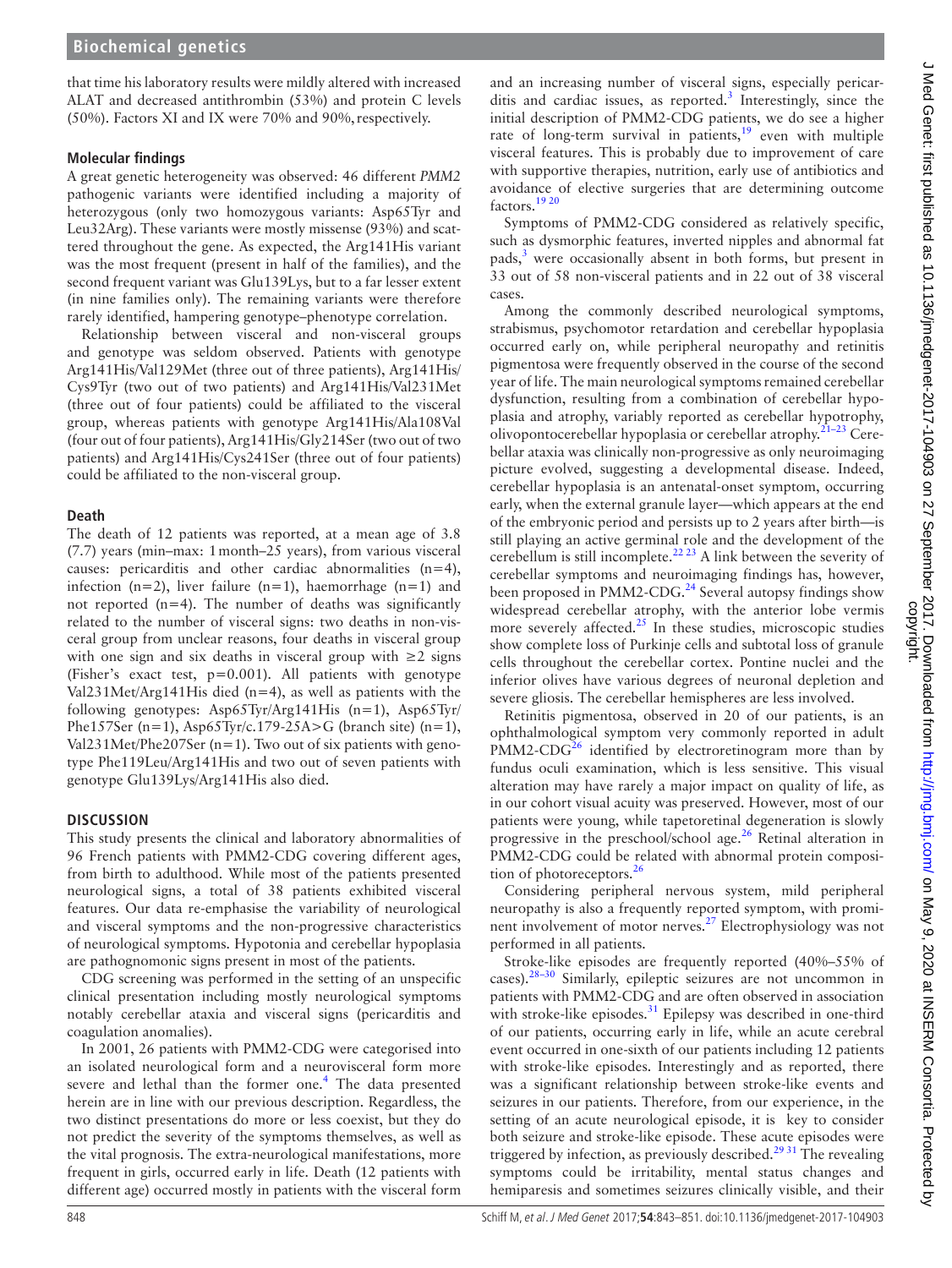duration varied, with recovery ranging from days to weeks.<sup>721</sup> Cytotoxic oedema followed by focal necrosis and atrophy in the left temporo-occipital watershed area are described.<sup>2</sup> Unbalance between procoagulant and anticoagulant factors has been proposed as a possible explanation for these stroke-like events because both procoagulant (factor XI) and anticoagulant (protein C, antithrombin) proteins are reported to be deficient in patients with PMM2-CDG,  $^{28}$   $^{29}$   $^{32}$  as well as in our cohort. Normalisation of factors IX and XI activity might occur during maturation, paralleling the disappearance of transferrin isoform abnormalities.<sup>[19](#page-8-2)</sup> Moreover, a normal transferrin pattern can become altered during infections, which are a situation at risk for patients with PMM2-CDG. Thrombosis remains also a common life-threatening complication in adults with PMM2-CDG.<sup>[33](#page-8-12)</sup> Platelet hyperaggregability and transient decrease of endogenous anticoagulants during catabolic stress are other arguments for ischaemia. $34$  In a former study, we recommended prophylaxis with low-dose aspirin after a first arterial thrombosis or strokelike episode. $29$  Nonetheless, we have been following a patient since 2000 with repeated stroke-like episodes despite low doses of aspirin. Therefore and because patients can suffer from liver cirrhosis with portal hypertension, the use of aspirin prophylaxis for stroke-like episodes should be discussed on a case-by-case basis.

Visceral signs are heterogeneous in the clinical presenta- $\[\text{tion}\xspace^3$ <sup>4</sup> from multiorgan failure to hyperinsulinemia–hypoglycaemia, even mimicking mitochondrial disease (notably one patient with hemiplegic headache, stroke-like episodes, ophtalmoplegia, ataxia and neuropathy in our cohort).<sup>12</sup> Most of the multiorgan manifestations appear in infancy. Nutritional support reflecting failure to thrive and feeding difficulty was the most frequent visceral sign reported followed by cardiac features. Half of the patients who required an enteral nutrition had cardiac involvement. While pericardial effusion is estimated to occur in 30% of patients with PMM2-CDG, $335$  the frequency of pericarditis, the most frequent cardiac feature, was 15% in our cohort.

Interestingly, sensorineural deafness was only diagnosed in cases with visceral presentation.

Non-immune *hydrops fetalis* (abnormal accumulation of fluid in two or more fetal compartments) has also been described in patients with PMM2-CDG, with skin oedema, ascites, pleural effusion, pericardial effusion, polyhydramnios and hydropic placenta,  $20\frac{36\frac{37}{2}}{2}$  leading to prenatal expression of the disease. Hypertrophic obstructive cardiomyopathy in the prenatal and postnatal period was also reported $3\overline{8}$  as well as malformative cardiomyopathies such as conotruncal heart defects.<sup>[10](#page-7-6)</sup> Numerous proteins implicated in the neural crest migration and more generally in prenatal development are glycosylated. In our study, abnormal pregnancy was noted in 32% of the analysable cases, and antenatal manifestations including conotruncal cardiomyopathy and inverted nipples were recorded. This higher frequency might be related with the systematic monitoring of pregnancy by second trimester obstetrical ultrasound in France.

Other visceral features include GI, pancreatic and liver involvement. Abnormal intestinal morphology has been described, with inflammatory cells and decrease of height of villi on light microscopic study of the small intestine, associated with abnormal endoplasmic reticulum, and low activity of lipase in duodenal juice.<sup>39</sup> Postnatal failure to thrive is frequent in severe forms,  $40$ while fetal growth is normal, $^{41}$  $^{41}$  $^{41}$  as confirmed in our results.

Skeletal abnormalities (including osteopenia, thoracic abnormalities, kyphosis and scoliosis) are frequent , although under-recognised, $15$ <sup>42</sup> with possible severe complications such as myelopathy by severe spinal cord deformity and compression.

Interestingly, almost all of our patients presented with skeletal dysplasia, whatever their age. Therefore, physiotherapy and strict clinical follow-up of the spine are crucial. Treatment with oestrogen in relation with hypogonadotrophic hypogonadism to avoid osteoporosis increases the risk of thrombotic events in female patients and must be dosed carefully. Bisphosphonates might be beneficial in patients with recurrent fractures, $42$  but none of our patients were treated by bisphosphonates.

Concerning endocrine system, hypogonadism is typical for PMM2-CDG, with premature ovarian failure, $43$  found in the great majority of our female teenagers and adults. However, female patients with normal puberty and menstruation have also been described[.6 44](#page-7-11) Interestingly, there was no association between ovarian development and ID: one patient with normal puberty had severe mental retardation and walked without support at 11 years only. Conversely, premature menarche was reported in an apparently healthy female with PMM2-CDG.<sup>[11](#page-7-7)</sup> Abnormal thyroid function is also frequent, in approximately 75% of patients with CDG, as a result of abnormal glycosylation of TSH and thyroid-binding globulin.<sup>[45](#page-8-21)</sup>

Skin can also be affected in PMM2-CDG, $46$  which is considered as typical when associated with pericarditis or neurological features. Lecca *et al* compared gene expression profiles in healthy control and PMM2-CDG fibroblasts, demonstrating an important induction of genes encoding extracellular matrix proteins, that is, an important production of collagen-I.<sup>[46](#page-8-22)</sup> This pro-fibrotic tissue response could explain the occurrence of orange peel skin.

Limited genotype–phenotype relationships were noted. Surprisingly, severe phenotypes have been reported with a vari-able residual activity of the mutant proteins.<sup>[47](#page-8-23)</sup> Accordingly, relatively mild variants were found in patients with *hydrops fetalis*, leaving a PMM residual activity of 25%.

In our study, and as previously reported, $<sup>4</sup>$  $<sup>4</sup>$  $<sup>4</sup>$  the most severe</sup> phenotype was observed in the 'neurovisceral' patients (both neurological and multivisceral severity) as shown, for instance, by the relationship between deaths and number of visceral signs (see above). However, when attempting to statistically correlate neurological severity scoring to visceral failures, there was only a trend for hypotonia ( $\chi^2$  test, p=0.055) and epilepsy ( $\chi^2$  test, p=0.122). Elevated TSH levels, hypocholesterolemia and elevated liver enzymes were associated with a visceral phenotype. Similarly, the clinical phenotype remained comparable among siblings within a given family, but interfamilial neurological impairment variability was observed in families harbouring the same genotypes, as well as in others previously described.<sup>[48](#page-8-24)</sup> This suggests that the severity of the disease is not solely determined by the *PMM2* mutant alleles but that other genes probably modulate the effect of *PMM2* variants, such as the controversial presence of the c.911T>Cpolymorphism in *ALG6*, which may exacerbate the clinical severity of patients with PMM2-CDG, <sup>[49](#page-8-25)</sup> or a male factor as suggested by our unbalanced sex ratio for visceral features.

We previously suggested that PMM2-CDG in France is underdiagnosed as the estimated incidence is 1/40 000 per year.<sup>[8](#page-7-13)</sup> Here, we confirm that the total number of patients with PMM2-CDG diagnosed in France since 1995, although the disease is well known by paediatricians and the screening largely performed, is less than 150.

In conclusion, we provide data on 96 patients with PMM2-CDG confirming the remarkable heterogeneity in terms of clinical course and outcome, with no clear division between neurological and visceral presentations. Hypotonia and epilepsy tended to be more frequent in visceral patients. Long-term outcomes appear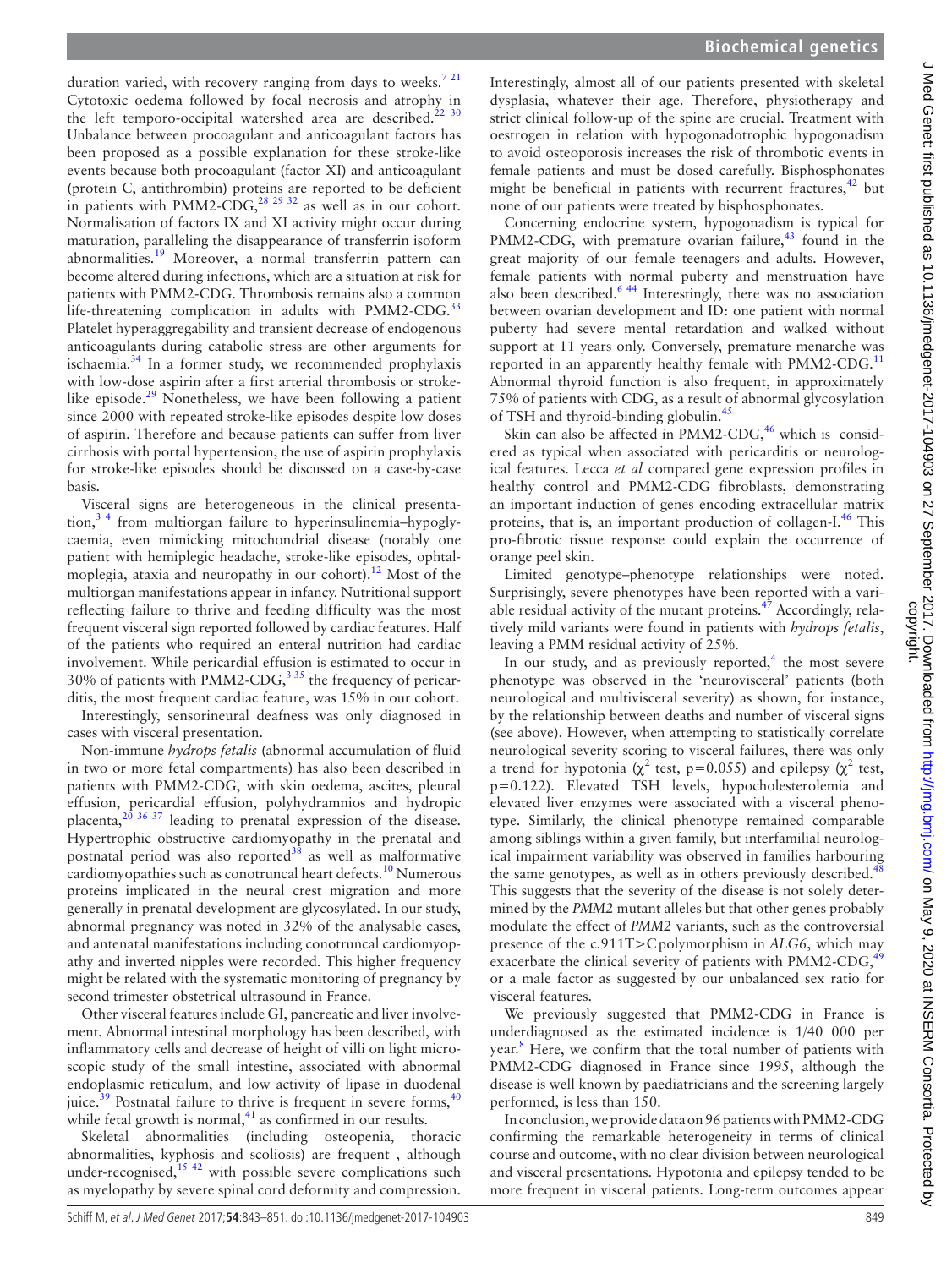#### **Biochemical genetics**

less severe than initially reported, possibly thanks to a better management of acute episodes such as pericarditis. Such a broad spectrum of CDG manifestations suggests that this condition is still largely underdiagnosed and plead for better recognition and early management. It should be acknowledged that our study has certain limitations. First, the retrospective methodology based on the analysis of patients' files necessarily introduces some bias. Second, in terms of follow-up, we could only retrieve follow-up data for 25 patients out of the 96 included in the study, thereby limiting interpretation regarding outcome. Finally, longitudinal studies of laboratory parameters such as hemostatic factors were not available in this study. Long-term prospective cohort studies will be warranted to analyse such data.

#### **Author affiliations**

<sup>1</sup>Reference Center for Inherited Metabolic Diseases, AP-HP, Robert Debré Hospital, University Paris Diderot-Sorbonne Paris Cité, Paris, France <sup>2</sup> <sup>2</sup>INSERM U1141, Paris, France

<sup>3</sup>Reference Center for Inherited Metabolic Disease, AP-HP, Necker-Enfants Malades Hospital, IMAGINE Institute affiliate, University Paris Descartes-Sorbonne Paris Cité, Paris, France

4 Department of Genetics, Molecular and Cellular Neurogenetics Unit, Reference Center for Intellectual of Rare Causes, AP-HP, GH Pitié-Salpêtrière, Paris, France <sup>5</sup> <sup>5</sup>Department of Paediatrics, Paediatric Care Unit, Caen Hospital, Caen, France <sup>6</sup>Hematology Unit, AP-HP, Necker-Enfants Malades Hospital, Paris, France

<sup>7</sup>UMR INSERM 1176, Le Kremlin-Bicêtre, Paris, France

Neonatal Intensive Care Unit, Institute of Alix de Champagne, Reims University Hospital, Reims, France <sup>9</sup>

<sup>9</sup>Department of Paediatric Endocrinology, Gynaecology, and Diabetology, AP-HP,

Necker-Enfants Malades Hospital, IMAGINE Institute affiliate, Paris, France<br><sup>10</sup>Paediatric Unit, Fondation Lenval, Nice, France<br><sup>11</sup>Department of Paediatric Radiology, AP-HP, Necker-Enfants Malades Hospital,<br>IMAGINE Instit

<sup>12</sup>Sorbonne Paris Cité, INSERM U1000, Paris, France<br><sup>13</sup>UMR 1163, Paris, France<br><sup>14</sup>Sorbonne Universités, UPMC Univ Paris 06, UMR 51127, Paris, France<br><sup>15</sup>INSERM U1127, Paris, France<br><sup>16</sup>NMS UMR7225, Paris, France<br><sup>17</sup>Br

Hospital, Marseille, France<br><sup>21</sup>Department of Paediatrics, Le Mans Hospital, Le Mans, France

<sup>22</sup>Departement of Genetics, Centre of Reference for Skeletal Dysplas, AP-HP, Necker-

Enfants Malades Hospital, Paris, France<br><sup>23</sup>INSERM UMR1163, IMAGINE Institute affiliate, Paris, France

<sup>24</sup>University Paris Descartes-Sorbonne Paris Cité, Paris, France<br><sup>25</sup>Paediatric Unit, Saint Brieuc Hospital, Saint Brieuc, France <sup>26</sup>Haematological Laboratory, Dijon Hospita, Dijon, France

<sup>27</sup>Paediatric Neurology, Department of Pediatrics, University Hospital, Strasbourg, France

<sup>28</sup>Pediatric Neurology Department and Neurofibromatosis Reference Center, AP-HP,<br>Armand Trousseau Hospital, Paris, France

<sup>29</sup>Medical Genetics Unit, Rouen University Hospital, Rouen, France<br><sup>30</sup>Paediatric Neurology Unit, University of Montpellier I, Montpellier, France<br><sup>31</sup>Department of Genetic, Lyon University Hospitals, Neuroscience Resear

<sup>32</sup>Faculty of Medicine of Nancy, INSERM U954, NGERE-Nutrition, Genetics, and Environmental Risk Exposure, University of Lorraine, Vandoeuvre-lès-Nancy, France<br><sup>33</sup>Department of Dermatology and Paediatric Dermatology, Bordeaux University

Hospitals, Bordeaux, France<br><sup>34</sup>Medical Genetics Unit, Clermont-Ferrand Hospital, Clermont-Ferrand, France

<sup>35</sup>Department of Paediatric, Tours Regional University Hospitals, Tours, France<br><sup>36</sup>Department of Child Neurology, Reference Centre for Neuromuscular Diseases,

AP-HP, Necker-Enfants Malades Hospital, Paris, France<br>
<sup>37</sup>GRC Intellectual Disability and Autism, UPMC Univ Paris 6, Paris, France<br>
<sup>38</sup>Department of Paediatric, Henri-Duffaut Hospital, Avignon, France<br>
<sup>39</sup>Department of

Paris Descartes University-Sorbonne Paris Cité, Paris, France

**Acknowledgements** The authors would like to thank all participants who took part in the study. They also thank Eric Bauchart for collecting the clinical and laboratory data.

**Contributors** MS, CR, NS and PDL performed the study, analysed the data and wrote the manuscript. SV-B and NS performed molecular studies. AB, TD and NS performed biochemical studies. NB reviewed brain MRIs. DB and TP reviewed coagulation parameters data. M-LM, AA, M Barth, NB, M Bidet, CB, A Brassier, A Brice, RB, BC, M-CC, VC-D, CDB, EDM, ADS-M, ND, VD-G, BE, PE, FF, IF, CF, FL, CG, DH, MH, SL, DM-C, CM, GM, OP, MP, AR, CTR, AT and GV took care of the patients, provided the data and critically reviewed the manuscript.

**Funding** This work was supported by grant ERARE11-135 of the ERA-Net for Research Programs on Rare Diseases Joint Transnational Call 2011 (EURO-CDG) and ANR-15RAR3-0004-06 under the frame of E-RARE-3, the ERA-Net for Research on Rare Diseases.

**Competing interests** None declared.

**Patient consent** Obtained.

**Ethics approval** Necker Hospital Ethics Committee.

**Provenance and peer review** Not commissioned; externally peer reviewed.

© Article author(s) (or their employer(s) unless otherwise stated in the text of the article) 2017. All rights reserved. No commercial use is permitted unless otherwise expressly granted.

#### **References**

- <span id="page-7-0"></span>1 Jaeken J, Matthijs G. Congenital disorders of glycosylation: a rapidly expanding disease family. [Annu Rev Genomics Hum Genet](http://dx.doi.org/10.1146/annurev.genom.8.080706.092327) 2007;8:261–78.
- <span id="page-7-1"></span>2 Matthijs G, Schollen E, Pardon E, Veiga-Da-Cunha M, Jaeken J, Cassiman JJ, Van Schaftingen E. Mutations in PMM2, a phosphomannomutase gene on chromosome 16p13, in carbohydrate-deficient glycoprotein type I syndrome (Jaeken syndrome). [Nat](http://dx.doi.org/10.1038/ng0597-88) [Genet](http://dx.doi.org/10.1038/ng0597-88) 1997;16:88–92.
- <span id="page-7-2"></span>3 Grünewald S. The clinical spectrum of phosphomannomutase 2 deficiency (CDG-Ia). Biochim Biophys Acta 1792;2009:827–34.
- <span id="page-7-3"></span>4 de Lonlay P, Seta N, Barrot S, Chabrol B, Drouin V, Gabriel BM, Journel H, Kretz M, Laurent J, Le Merrer M, Leroy A, Pedespan D, Sarda P, Villeneuve N, Schmitz J, van Schaftingen E, Matthijs G, Jaeken J, Korner C, Munnich A, Saudubray JM, Cormier-Daire V. A broad spectrum of clinical presentations in congenital disorders of glycosylation I: a series of 26 cases. [J Med Genet](http://dx.doi.org/10.1136/jmg.38.1.14) 2001;38:14-19.
- 5 Erlandson A, Bjursell C, Stibler H, Kristiansson B, Wahlström J, Martinsson T. Scandinavian CDG-Ia patients: genotype/phenotype correlation and geographic origin of founder mutations. [Hum Genet](http://dx.doi.org/10.1007/s004390100489) 2001;108:359-67.
- <span id="page-7-11"></span>6 Pérez-Dueñas B, García-Cazorla A, Pineda M, Poo P, Campistol J, Cusí V, Schollen E, Matthijs G, Grunewald S, Briones P, Pérez-Cerdá C, Artuch R, Vilaseca MA. Longterm evolution of eight Spanish patients with CDG type Ia: typical and atypical manifestations. [Eur J Paediatr Neurol](http://dx.doi.org/10.1016/j.ejpn.2008.09.002) 2009;13:444-51.
- <span id="page-7-4"></span>7 Drouin-Garraud V, Belgrand M, Grünewald S, Seta N, Dacher JN, Hénocq A, Matthijs G, Cormier-Daire V, Frébourg T, Saugier-Veber P. Neurological presentation of a congenital disorder of glycosylation CDG-Ia: implications for diagnosis and genetic counseling. [Am J Med Genet](http://dx.doi.org/10.1002/ajmg.1298) 2001;101:46-9.
- <span id="page-7-13"></span>8 Giurgea I, Michel A, Le Merrer M, Seta N, de Lonlay P. Underdiagnosis of mild congenital disorders of glycosylation type Ia. [Pediatr Neurol](http://dx.doi.org/10.1016/j.pediatrneurol.2004.06.021) 2005;32:121-3.
- <span id="page-7-5"></span>9 Pancho C, Garcia-Cazorla A, Varea V, Artuch R, Ferrer I, Vilaseca MA, Briones P, Campistol J. Congenital disorder of glycosylation type Ia revealed by hypertransaminasemia and failure to thrive in a young boy with normal neurodevelopment. [J Pediatr Gastroenterol Nutr](http://dx.doi.org/10.1097/00005176-200502000-00030) 2005;40:230–2.
- <span id="page-7-6"></span>10 Romano S, Bajolle F, Valayannopoulos V, Lyonnet S, Colomb V, de Baracé C, Vouhe P, Pouard P, Vuillaumier-Barrot S, Dupré T, de Keyzer Y, Sidi D, Seta N, Bonnet D, de Lonlay P. Conotruncal heart defects in three patients with congenital disorder of glycosylation type Ia (CDG Ia). [J Med Genet](http://dx.doi.org/10.1136/jmg.2008.057620) 2009;46:287-8.
- <span id="page-7-7"></span>11 Vuillaumier-Barrot S, Isidor B, Dupré T, Le Bizec C, David A, Seta N. Expanding the spectrum of PMM2-CDG phenotype. [JIMD Rep](http://dx.doi.org/10.1007/8904_2011_114) 2012;5:123-5.
- <span id="page-7-8"></span>12 Briones P, Vilaseca MA, García-Silva MT, Pineda M, Colomer J, Ferrer I, Artigas J, Jaeken J, Chabás A. Congenital disorders of glycosylation (CDG) may be underdiagnosed when mimicking mitochondrial disease. [Eur J Paediatr Neurol](http://dx.doi.org/10.1053/ejpn.2001.0483) 2001;5:127–31.
- <span id="page-7-9"></span>13 Dupre T, Cuer M, Barrot S, Barnier A, Cormier-Daire V, Munnich A, Durand G, Seta N. Congenital disorder of glycosylation Ia with deficient phosphomannomutase activity but normal plasma glycoprotein pattern. Clin Chem 2001;47:132-4.
- 14 Krasnewich D, O'Brien K, Sparks S. Clinical features in adults with congenital disorders of glycosylation type Ia (CDG-Ia). [Am J Med Genet C Semin Med Genet](http://dx.doi.org/10.1002/ajmg.c.30143) 2007;145C:302–6.
- <span id="page-7-10"></span>15 Coman D, McGill J, MacDonald R, Morris D, Klingberg S, Jaeken J, Appleton D. Congenital disorder of glycosylation type 1a: three siblings with a mild neurological phenotype. [J Clin Neurosci](http://dx.doi.org/10.1016/j.jocn.2006.04.008) 2007;14:668-72.
- <span id="page-7-12"></span>16 Monin ML, Mignot C, De Lonlay P, Héron B, Masurel A, Mathieu-Dramard M, Lenaerts C, Thauvin C, Gérard M, Roze E, Jacquette A, Charles P, de Baracé C, Drouin-Garraud